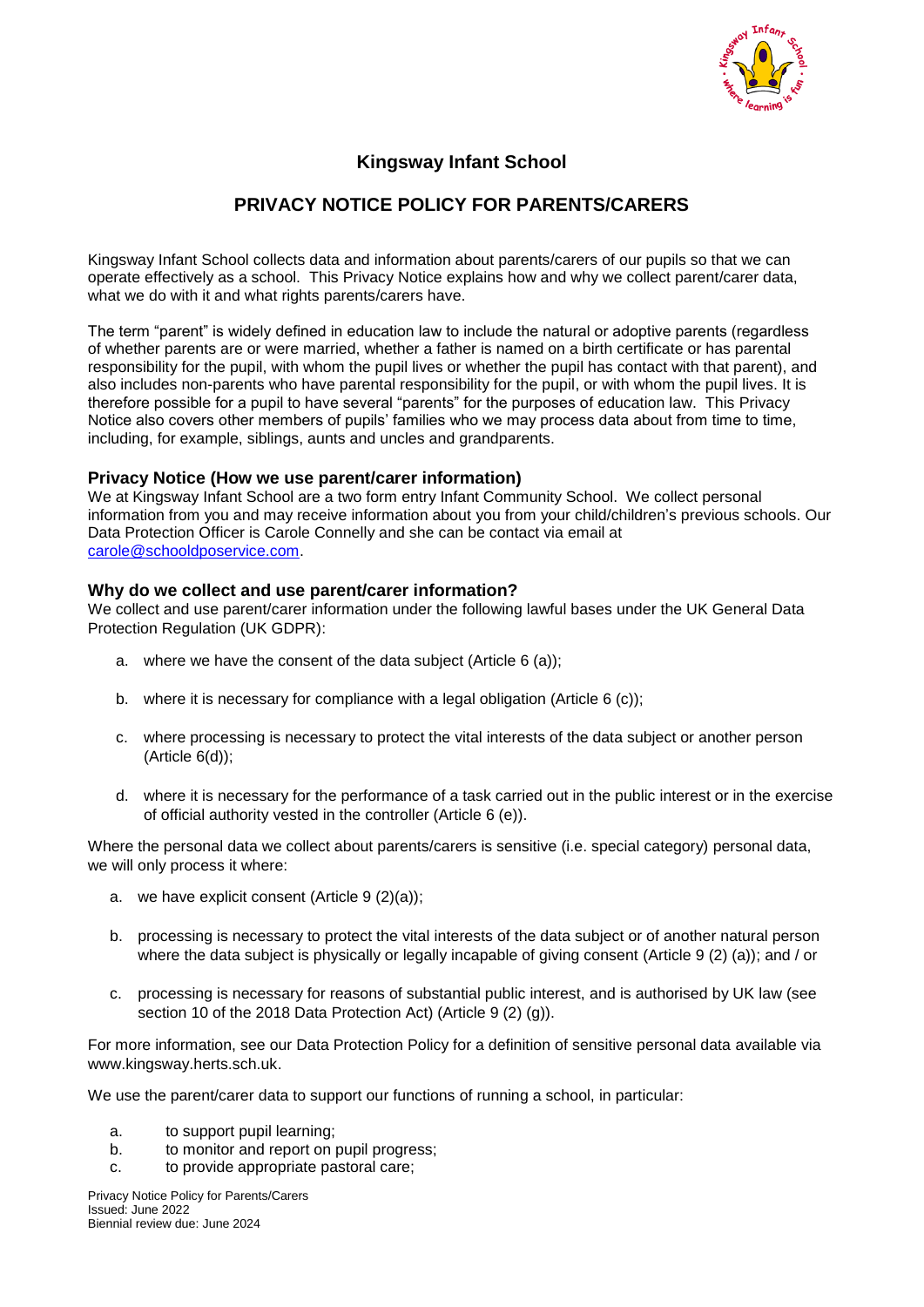

- d. to assess the quality of our services;
- e. to comply with the law regarding data sharing;
- f. for the protection and welfare of pupils and others in the school, including our safeguarding/child protection obligations;
- g. for the safe and orderly running of the school;
- h. to promote the school;
- i. to send you communications that may be of interest to you which may include information about school events or activities, news, campaigns, appeals, other fundraising activities;
- j. in order to respond to investigations from our regulators or to respond to complaints
- k. in connection with any legal proceedings threatened or commenced against the school.

### **The categories of parent/carer information that we collect, hold and share include:**

- a. personal information (such as name, address, telephone/mobile number and email address);
- b. information relating to your identity, marital status, employment status, religion, ethnicity, language, medical conditions and free school meal, pupil premium eligibility, entitlement to certain benefits and information about court orders in place affecting parenting/carer arrangements for pupils;
- c. child protection/safeguarding information
- d. information about criminal proceedings

From time to time and in certain circumstances, we might also process personal data about parents/carers, some of which might be sensitive personal data, information about criminal proceedings, convictions or information about child protection/safeguarding. This information is not routinely collected about parents/ carers and is only likely to be processed by the school in specific circumstances relating to particular pupils, for example, if a child protection issue arises or if a parent/carer is involved in a criminal matter. Where appropriate, such information may be shared with external agencies such as the child protection team at the Local Authority, the Local Authority Designated Officer and/or the Police. Such information will only be processed to the extent that it is lawful to do so and appropriate measures will be taken to keep the data secure.

We collect information about parents/carers before pupils join the school and update it during pupils' time on the roll as and when new information is acquired.

# **Collecting parent/carer information**

Whilst the majority of information about parents/carers provided to us is mandatory, some of it is provided to us on a voluntary basis. In order to comply with the UK General Data Protection Regulation (UK GDPR), we will inform you whether you are required to provide certain parent/carer information to us or if you have a choice in this. Where appropriate, we will ask parents/carers for consent to process personal data where there is no other lawful basis for processing it, for example where we wish to ask your permission to use your information for marketing purposes or to request voluntary contributions. Parents/carers may withdraw consent given in these circumstances at any time.

#### **Storing parent/carer data**

We hold your data securely and have appropriate security measures in place to prevent personal information from being accidentally lost, or used, or accessed in an unauthorised way. Access to information is limited to those who have a business need to know it and who are subjected to a duty of confidentiality. A significant amount of personal data is stored electronically, for example on our MIS database. Some information may be stored in hard copy format.

Data stored electronically may be saved on a cloud based system which may be hosted in a different country.

We also have procedures in place to deal with any suspected data security breach. We will notify you and any applicable regulator of a suspected data security breach involving your data where we are legally required to do so.

We will only retain your personal information for as long as necessary to fulfil the purposes we collected it for, including for the purposes of satisfying any legal, accounting, insurance or reporting requirements. To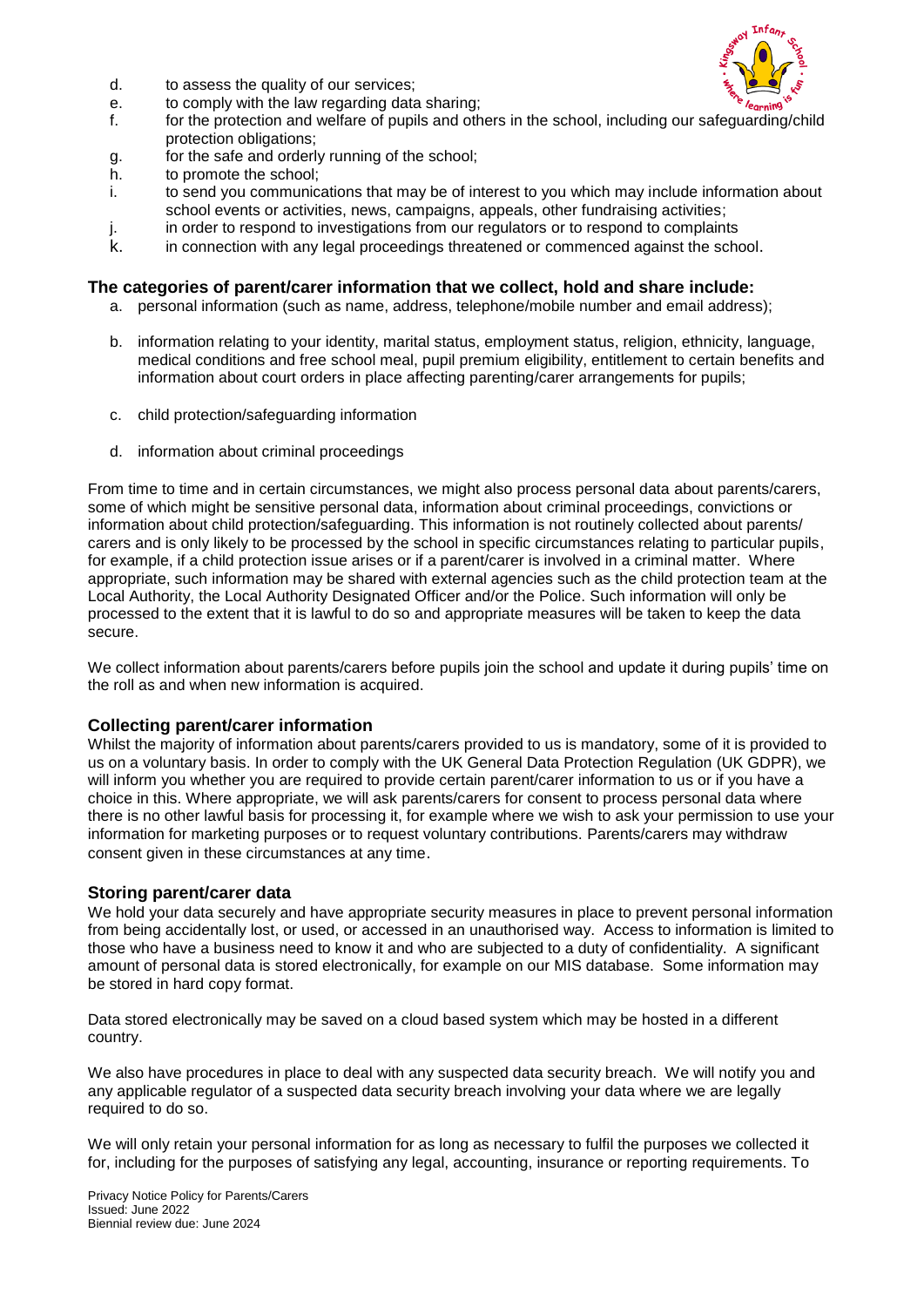

determine the appropriate retention period for personal data, we consider the amount, nature, and sensitivity of the personal data, the potential risk of harm from unauthorised use or disclosure of your personal data, the purposes for which we process your personal data and whether we can achieve those purposes through other means, and the applicable legal requirements. For more information on the recommended timescales see<http://irms.org.uk/page/SchoolsToolkit>

In some circumstances we may anonymise your personal information so that it can no longer be associated with you, in which case we may use such information without further notice to you. Once you are no longer a parent/carer we will retain and securely destroy your personal information in accordance with applicable laws and regulations.

### **Who do we share parent/carer information with?**

We routinely share parent/carer information with:

schools that pupils attend after leaving us;

From time to time, we may also share parent/carer information with other third parties including the following:

- our local authority Hertfordshire County Council
- a pupil's home local authority (if different);
- the Department for Education (DfE);
- school Governors;
- the Police and law enforcement agencies;
- NHS health professionals including the school nurse, educational psychologists,
- Education Welfare Officers;
- Courts, if ordered to do so;
- The Teaching Regulation Authority
- Prevent teams in accordance with the Prevent Duty on schools;
- other schools, for example, if we are negotiating a managed move and we have your consent to share information in these circumstances;
- our legal advisors;
- our insurance providers, the Risk Protection Arrangement;
- Parentmail
- Herts Catering Ltd
- InVentry
- Marvellous Me
- Purple Mash
- DBS Service
- Education City
- Eden Red (free school meal vouchers)
- Sumdog
- Arbor

Some of the organisations referred to above are joint data controllers. This means we are all responsible to you for how we process your data.

We may also share your data with a number of providers of software tools which may be used to: support pupil learning; monitor and report on pupil attainment and progress; deliver the educational curriculum; ensure the safety and wellbeing of pupils; communicate with parents; or to carry out other operational processes to support our core activities as a public authority, under Article 6(e) of the UK GDPR. These providers act as data processors on our behalf, and are required t take appropriate security measures to protect your personal information in line with our policies. We do not allow them to use your personal data for their own purposes, and we only permit them to process your personal data for specified purposes and in accordance with our instructions.

In the event that we share personal data about parents/carers with third parties or data processors, we will provide the minimum amount of personal data necessary to fulfil the purpose for which we are required to share the data. Where necessary, we will carry out a Data Protection Impact Assessment (DPIA) to assess any risks involved.